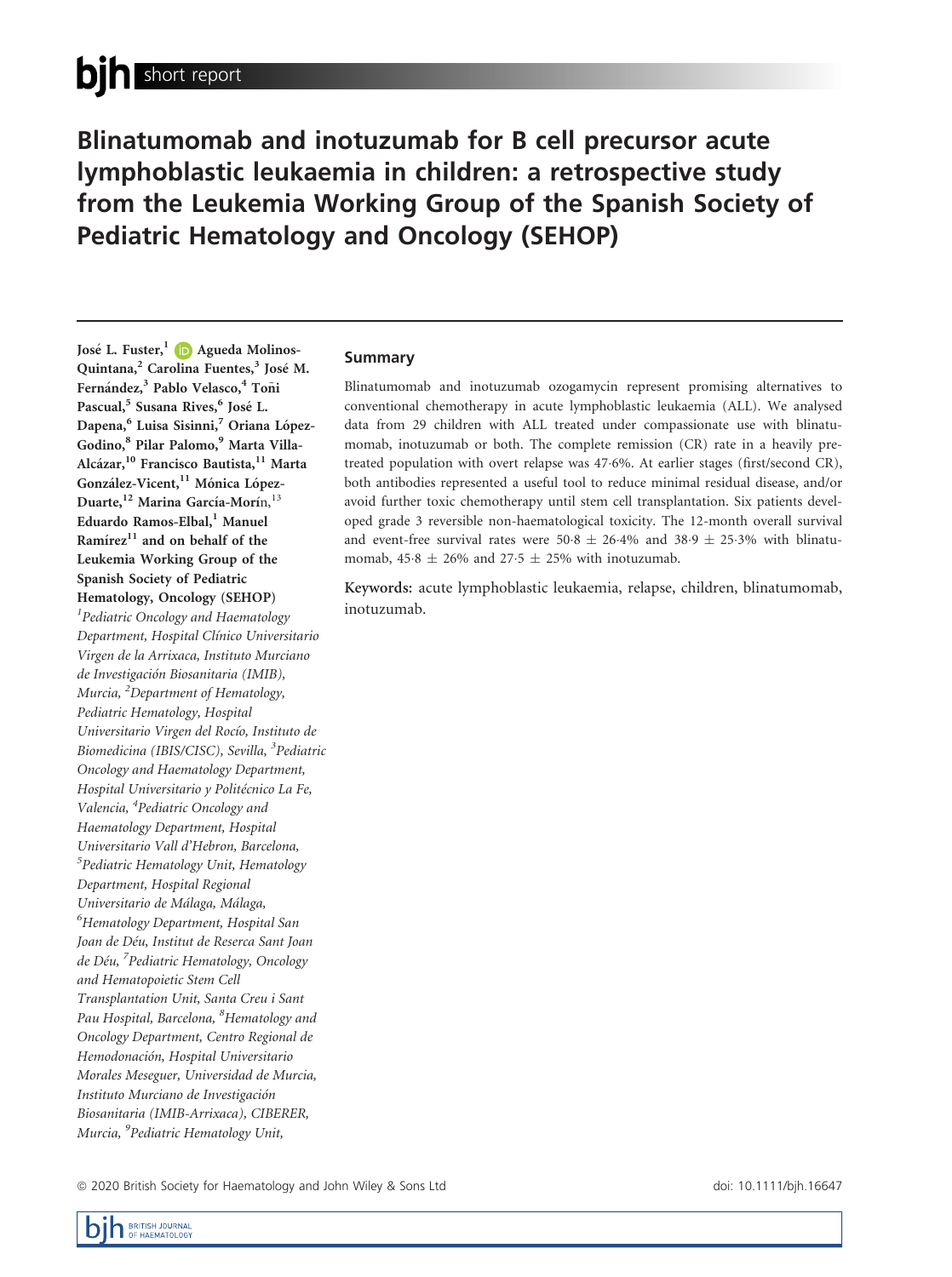Hematology Department., Hospital Universitario Central de Asturias, Oviedo,  $10$ Hematology and Oncology Department, Hospital Universitario HM Montepríncipe, HM/CIOCC, <sup>11</sup>Pediatric Oncology, Haematology and Stem Cell Transplantation Department, Hospital Nino~ Jesús, Madrid, <sup>12</sup> Pediatric Hematology Unit, Hematology Department, Hospital de Valdecilla, Santander, and <sup>13</sup>Pediatric Oncology and Haematology Department, Hospital General Universitario Gregorio Marañón, Madrid, Spain

Received 26 January 2020; accepted for publication 16 March 2020 Correspondence: Jose L. Fuster, Pediatric Oncology and Haematology Department, Hospital Clínico Universitario Virgen de la Arrixaca, Ctra. Madrid-Cartagena s/n, El Palmar 30120, Murcia, Spain. E-mail: [josel.fuster@carm.es](mailto:)

Relapse is the main cause of treatment failure in children with acute lymphoblastic leukaemia (ALL), affecting about 15% of cases.1 Long-term survival rates after relapse remains below  $50\%$ <sup>2</sup> and prognosis of relapse after allogeneic haematopoietic stem cell transplantation (HSCT), second or subsequent relapse, or failure of second-line salvage chemotherapy is dismal, with 2 to 3-year survival rates of  $\leq$ 20%,<sup>3,4</sup> 13–27%,<sup>5</sup> and below 10%,<sup>6</sup> respectively. Monoclonal antibodies (MoAb) and chimeric-antigen receptor (CAR)-T cells are among the most appealing alternative approaches. Blinatumomab is a bispecific MoAb, able to target CD19 on leukaemic blasts and the CD3 subunit of the T cell receptor, triggering the activation of T cells.<sup>7</sup>

Blinatumomab was effective in adults and children with refractory/relapsed  $(R/R)$  ALL;<sup>7,8</sup> it was superior to standard chemotherapy as post-reinduction consolidation in children and adolescents/young adults with high- or intermediate-risk first relapse;<sup>9</sup> and it is still under clinical investigation in children with first high-risk relapse (NCT02393859) and as first-line treatment for ALL (NCT03117751).<sup>7</sup>

Inotuzumab ozogamicin (InO) is another MoAb targeting CD22, which is conjugated to calicheamicin, a potent cytotoxic agent. $^{10}$  InO, as monotherapy and in combination with lowintensity chemotherapy, was effective in adults with  $R/R$   $ALL<sup>10</sup>$ and is being explored in children (EudraCT Number 2016- 000227-71), but clinical experience is still quite limited.<sup>11,12</sup>

# **Methods**

This was a retrospective study of children with B cell precursor ALL (preB-ALL) who received blinatumomab or InO under a compassionate use program in Spain (see Data <sup>S1</sup> for inclusion criteria, data collection and response evaluation criteria). The study was conducted according to the principles of the Declaration of Helsinki and was approved by the Clinical Research Ethics Committee from University Hospital "Virgen de la Arrixaca" (Murcia, Spain).

Response evaluation was performed after each cycle by cytological examination of bone marrow (BM) smears and flow cytometry for minimal residual disease (MRD), and as appropriate for extramedullary disease. A negative MRD response was defined as  $\leq 0.01\%$  ( $10^{-4}$ ) leukaemic cells in the BM.

Overall survival (OS) was defined as the time from the start of treatment to death from any cause or last contact, and event-free survival (EFS) as the time to relapse, progression, second malignant neoplasm, death or last contact. For refractory patients, the first day of treatment was censored as an event. The Kaplan-Meier method was used to generate survival curves.

# Results and discussion

Fifteen patients treated with blinatumomab and 16 with InO were notified from 11 institutions. Four patients received InO after failing to respond to blinatumomab (2), or because of subsequent relapse (2). Two patients are included in both groups, rendering a total of 31 administrations in 29 patients. Median age at diagnosis and at time of treatment was  $4$   $(0.5-15)$  and  $7$   $(0.5-18)$  years, respectively. Seven patients had high-risk cytogenetics: four KMT2A-, one BCR-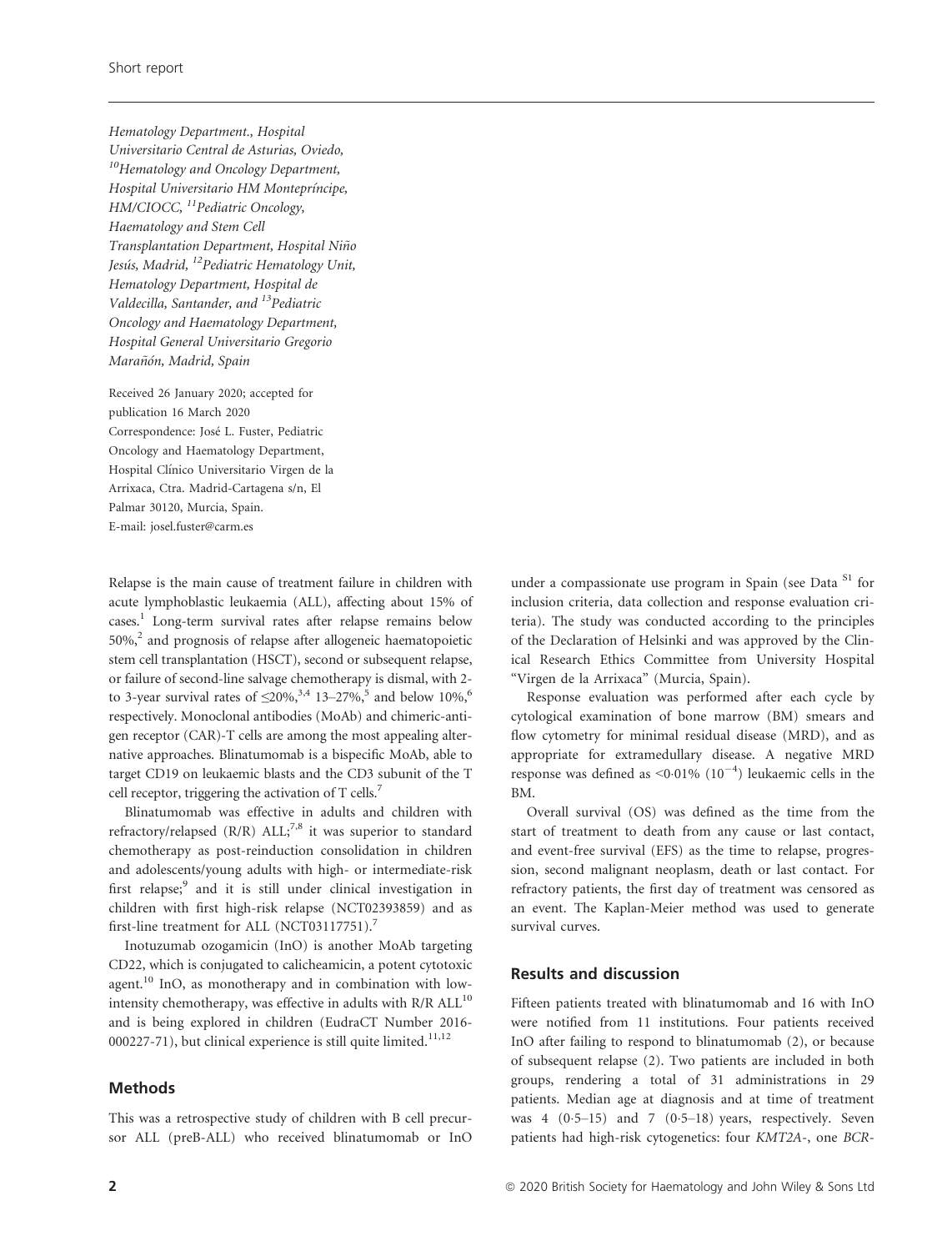$ABL1$ –, one  $TCF3-PBX1$ -rearrangement and one hypodiploid ALL.

#### Indication for treatment

One patient (66%) received blinatumomab as part of first line treatment and 14 (933%) at the time of R/R; median number of previous lines was 2 (1–3), and eight patients (533%) had undergone HSCT, including three receiving haploidentical transplantation (haplo-SCT). One patient (62%) received InO as part of first line treatment and 15 (937%) at the time of R/R; median number of previous lines was 2 (1–4), and seven patients (437%) had undergone HSCT (2 haplo-SCT). Overall, most patients were heavily pre-treated high-risk patients, 14 (45%) with ≥2 previous relapses; 12 (38.7%) were refractory to the previous line and 15 (484%) had relapsed after HSCT (Table I; Table SI).

### Response

Median number of treatment cycles of blinatumomab was 2 (1–4). Median follow up was 9 months (1–38). Complete and partial response (PR) after the first cycle was reported in four  $(40\%)$  and one  $(10\%)$  out of 10  $(66.6\%)$  patients with overt relapse, respectively. All complete remissions (CR) were MRD-negative after the first cycle. Five patients failed to respond. This yielded an overall response rate (ORR) of 50%. Five patients received blinatumomab in remission: one first CR (CR1) and four second CR (CR2); four out of these five cases achieved a sustained MRD-negative CR before HSCT, and one patient progressed after blinatumomab. Overall, seven patients proceeded to HSCT after blinatumomab (Table I).

Median number of cycles of InO was  $1.5$  (1-6). Median follow up was  $3.5$  months (1–30). Complete and PR after the first cycle was reported in six (545%) and one (9%) out of 11 (687%) patients with overt relapse, respectively. All CRs were MRD-negative after the second cycle (four after the first cycle). Three patients failed to respond and one patient was not evaluated because of early death. This yielded an ORR of 636%. Five patients received InO in remission (2 CR1 and 3 CR2); all these five cases achieved and/or maintained a sustained MRD-negative CR before HSCT. Overall, eight patients proceeded to HSCT after InO.

Two of four patients receiving InO after failing to respond (2) or relapsing after blinatumomab (2) achieved MRD-negative CR Table I.

CR rate was 476% among patients with overt disease (428% of patients relapsing after HSCT); all CRs occurred after one single cycle of MoAb (Table SII) and across almost all biological preB-ALL subtypes and age groups. These results are comparable with those previously reported.<sup>4,8,11,13</sup>

MRD response after re-induction is an important prognostic factor for sustained CR after relapse, able to predict EFS.4,14 In our series, all patients achieving CR were also MRD-negative. Among 12 survivors in CR, 11 cases achieved an MRD-negative CR after one single cycle. Contrarily, among 12 patients not having an MRD-negative CR, only one was alive in remission.

### Toxicity

One patient developed grade 3 neurotoxicity which rapidly recovered after transient discontinuation of blinatumomab infusion, and another grade 4 hypokaliemia. Two patients developed grade 3 hepatic sinusoidal obstruction syndrome after InO, which was successfully managed with defibrotide: one after conditioning for haplo-SCT, and the other without subsequent transplantation but 3 months after a myeloablative conditioning for HSCT (patient 26).

## Outcome

Among 10 patients achieving a new CR, five suffered a subsequent relapse (6–22 months after MoAb) and died of disease (DOD); two underwent HSCT and were alive in remission 8 and 12 months later; one underwent consolidation with CAR-T cell therapy, then developed a myelodysplastic syndrome, underwent haplo-SCT and is alive in remission 30 months after starting InO; one was rescued with CAR-T after subsequent relapse and is alive in remission 13 months after InO; and one died of systemic adenovirus infection. Two patients achieving a PR (one in each group) progressed and died. Among eight non-responders (five in the blinatumomab group, three in the InO group), five DOD 1– 7 months after treatment; one was alive with disease; 1 was lost to follow up; and one achieved CR with fludarabine, cytarabine and liposomal daunorubicin, underwent HSCT, relapsed again, was rescued with CAR-T cell therapy followed by HSCT (because short CAR-T persistence) and was alive in CR 38 months after blinatumomab (patient 7). One patient died from pulmonary unspecified infection before evaluation of response 1 month after starting InO (Table I).

Ten patients (five in each group) received the MoAb in remission in order to reduce MRD before transplantation (seven patients), to avoid further chemotherapy after overwhelming toxicity during re-induction (two patients in the InO group), and in CR2 with negative MRD after high-risk relapse (one patient in the blinatumomab group). Seven out of theses 10 patients underwent HSCT and were in CR 2– 22 months later; one in each group died of treatment-related complications after haplo-SCT, and one progressed and died 4 months after blinatumomab. Thus, both MoAb might represent useful alternatives for the management of MRD before transplantation and for certain fragile patients with low disease burden.<sup>7,15</sup>

The 12-month EFS and OS rates were  $38.9 \pm 25.3\%$  and  $50.8 \pm 26.4\%$  in the blinatumomab group,  $27.5 \pm 25\%$  and  $45.8 \pm 26\%$  in the InO group (Fig 1). Median OS and EFS were  $22(3-41)$  and  $8.5(0-17)$  months with blinatumomab,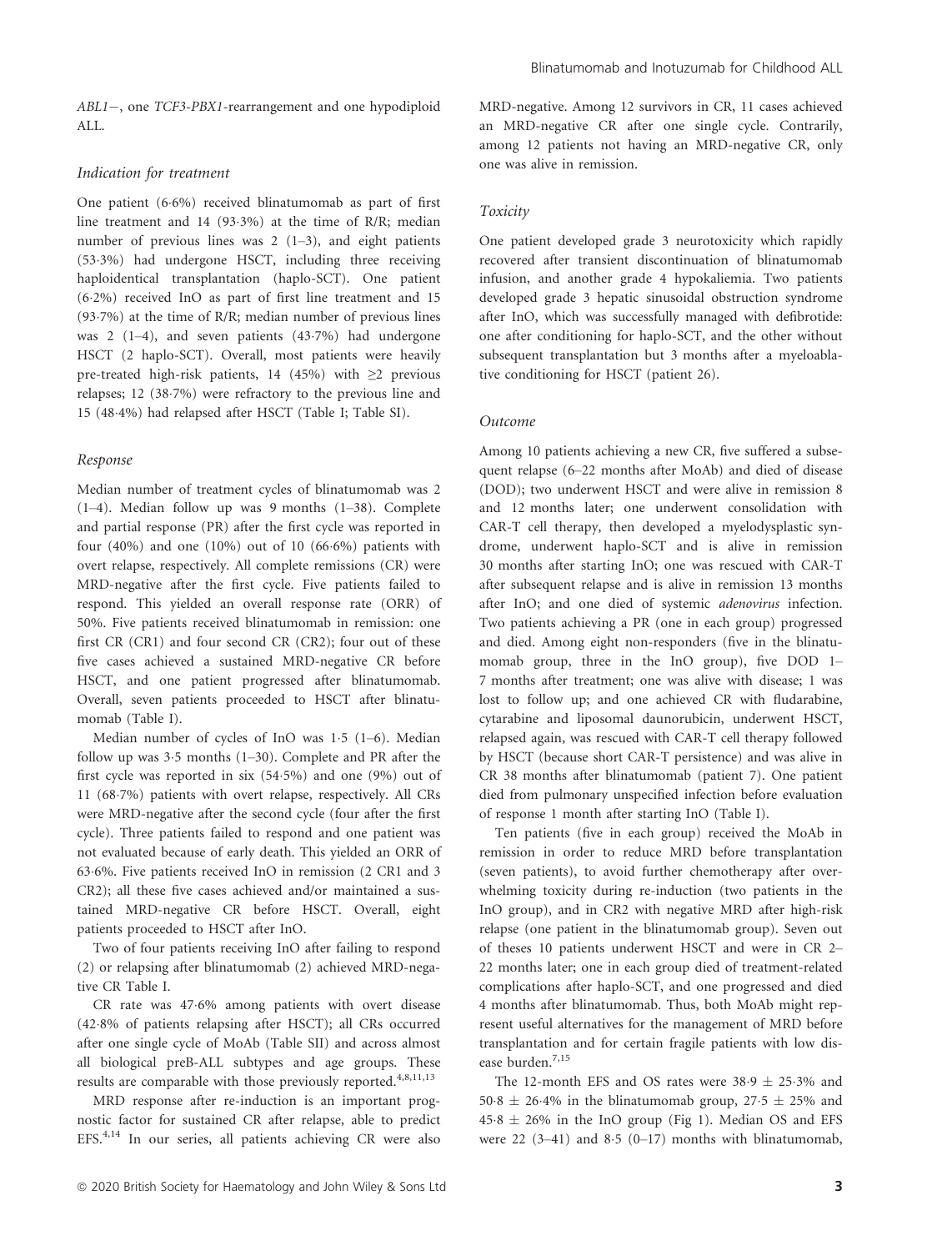|                 |                  | Table I. Characteristic of patients treated with blinatumoman |                          |                                                         |                          | (patients 1-15) and inotuzumab (patients 16-31) |            |                                                                              |                                                       |                                                                                                        |                   |
|-----------------|------------------|---------------------------------------------------------------|--------------------------|---------------------------------------------------------|--------------------------|-------------------------------------------------|------------|------------------------------------------------------------------------------|-------------------------------------------------------|--------------------------------------------------------------------------------------------------------|-------------------|
|                 |                  |                                                               |                          |                                                         |                          |                                                 |            | Grade 3/4                                                                    | Grade 3/4 non                                         |                                                                                                        |                   |
|                 | Age              |                                                               | Previous lines           |                                                         |                          |                                                 |            | haematological                                                               | haematological                                        |                                                                                                        | Current status    |
| È.              | (years)          | Biology                                                       | of treatment             | Indication                                              | No of cycles             | Response                                        | <b>MRD</b> | toxicity (grade)                                                             | toxicity (grade)                                      | Outcome                                                                                                | (months)          |
|                 | $\circ$          | "B-other"                                                     | $\sim$                   | 2nd relapse after<br>HSCT                               | $\overline{ }$           | Progression                                     |            | Neutropenia (3)                                                              | $\tilde{z}$                                           | DOD                                                                                                    | $\rm{Dead}$ $(1)$ |
| $\sim$          | $\circ$          | High hyperdiploidy                                            | 3                        | relapse after haplo-<br>2nd refractory<br><b>SCT</b>    |                          | Progression                                     |            | thrombocytopenia<br>leukopenia (4);<br>Anaemia (3);<br>$\widehat{f}$         | GGT $(3)$                                             | DOD                                                                                                    | Dead (1)          |
| 3               | 15               | KMT2A-rearranged                                              | 3                        | J<br>relapse after HS<br>2nd refractory                 | $\sim$                   | PR (M2 bone<br>marrow)                          | 0,21%      | thrombocytopenia<br>neutropenia (4);<br>Anaemia (4);<br>$\bigoplus$          | $\stackrel{\circ}{\phantom{}_{\sim}}$                 | Progression; DOD                                                                                       | Dead (3)          |
| 4               | $\Box$           | BCR-ABLI                                                      | $\sim$                   | 2nd relapse after<br>$HSCT^{\dagger}$                   | $\sim$                   | $\widetilde{\mathbb{C}}$                        | Negative   | thrombocytopenia<br>neutropenia (4);<br>Anaemia (3);<br>$\widehat{c}$        | $\stackrel{\circ}{\phantom{}_{\sim}}$                 | subsequent relapse;<br>2nd HSCT;<br>DOD                                                                | Dead (26)         |
| ň               | $\triangleright$ | Hypodiploidy                                                  | $\sim$                   | 2nd relapse after<br>HSCT                               | 4                        | $\widetilde{\mathbb{C}}$                        | Negative   | thrombocytopenia<br>neutropenia (4);<br>Anaemia (3);<br>$\widehat{f}$        | $\stackrel{\mathtt{o}}{\mathtt{z}}$                   | new relapse; DOD<br>relapse (CD19 <sup>-</sup> );<br>remission; DLI;<br>DLI; subsequent<br>inotuzumab; | Dead (21)         |
| $\circ$         |                  | KMT2A-rearranged                                              | $\sim$                   | 1st refractoy relapse                                   | $\sim$                   | $\widetilde{\mathbb{C}}$                        | Negative   | neutropenia (3)<br>Anaemia (2);                                              | Hypokalemia (4)                                       | HSCT                                                                                                   | CR(12)            |
| $\overline{ }$  | 4                | High-hyperdiploidy                                            | $\sim$                   | 1st refractory relapse                                  | $\overline{\phantom{0}}$ | Progression                                     |            | Neutropenia (3)                                                              | $\frac{1}{2}$                                         | subsequent relapse;<br>CR3 with CAR-T;<br>CR2 with FLA-<br>DNX; HSCT;<br>2nd HSCT                      | CR(38)            |
| ${}^{\circ}$    | $\equiv$         | ETV6-RUNXI                                                    | $\mathfrak{c}$           | 3rd relapse after<br>haplo-SCT                          | $\sim$                   | E                                               | Negative   | Neutropenia (3)                                                              | ALT (3); AST (3);<br>GGT $(3)$                        | subsequent relapse;<br>2nd haplo-SCT;<br>DOD                                                           | Dead (10)         |
| $\phi^+$        | 4                | High-hyperdiploidy                                            | $\sim$                   | 2nd relapse after<br>HSCT                               | $\overline{ }$           | Progression                                     |            | thrombocytopenia<br>neutropenia (3);<br>Anaemia (3);<br>$\left( \pm \right)$ | $\stackrel{\circ}{\phantom{}_{\sim}}$                 | Inotuzumab <sup>†</sup> ; PR;<br>DOD                                                                   | Dead (4)          |
| $\overline{10}$ | 0.5              | High-hyperdiploidy                                            | $\overline{\phantom{0}}$ | Primary refractoy<br>disease                            |                          | Progression                                     |            | thrombocytopenia<br>neutropenia (4);<br>Anaemia (3);<br>$\widehat{f}$        | $\stackrel{\circ}{\phantom{}_{\sim}}$                 | CR after 3rd line                                                                                      | LFU(7)            |
| $\equiv$        | $\mathfrak{S}$   | "B-other"                                                     |                          | CR1 high-risk ALL<br>with emergent<br>MRD (MRD<br>0.12% |                          | $\mathfrak{S}$                                  | Negative   | ż                                                                            | Somnolence (3)<br>Paresthesia (3);<br>Dysarthria (3); | $(CD3\alpha\beta$ -depletion)<br>Haplo-SCT                                                             | CR(22)            |
| $\overline{12}$ | $\overline{12}$  | "B-other"                                                     | $\sim$                   | CR2 (MRD 0-15%)                                         | $\sim$                   | $\widetilde{\mathbb{C}}$                        | Negative   | neutropenia $(4)$<br>Anaemia (2);                                            | $\tilde{z}$                                           | HSCT                                                                                                   | ${\rm CR}\ (9)$   |
| $\frac{3}{2}$   | $\overline{15}$  | "B-other"                                                     | $\sim$                   | CR2 (MRD 0-1%);<br>Down syndrome                        | $\sim$                   | $\widetilde{\mathbb{C}}$                        | Negative   | ż                                                                            | ż                                                     | HSCT                                                                                                   | $CR(17)$          |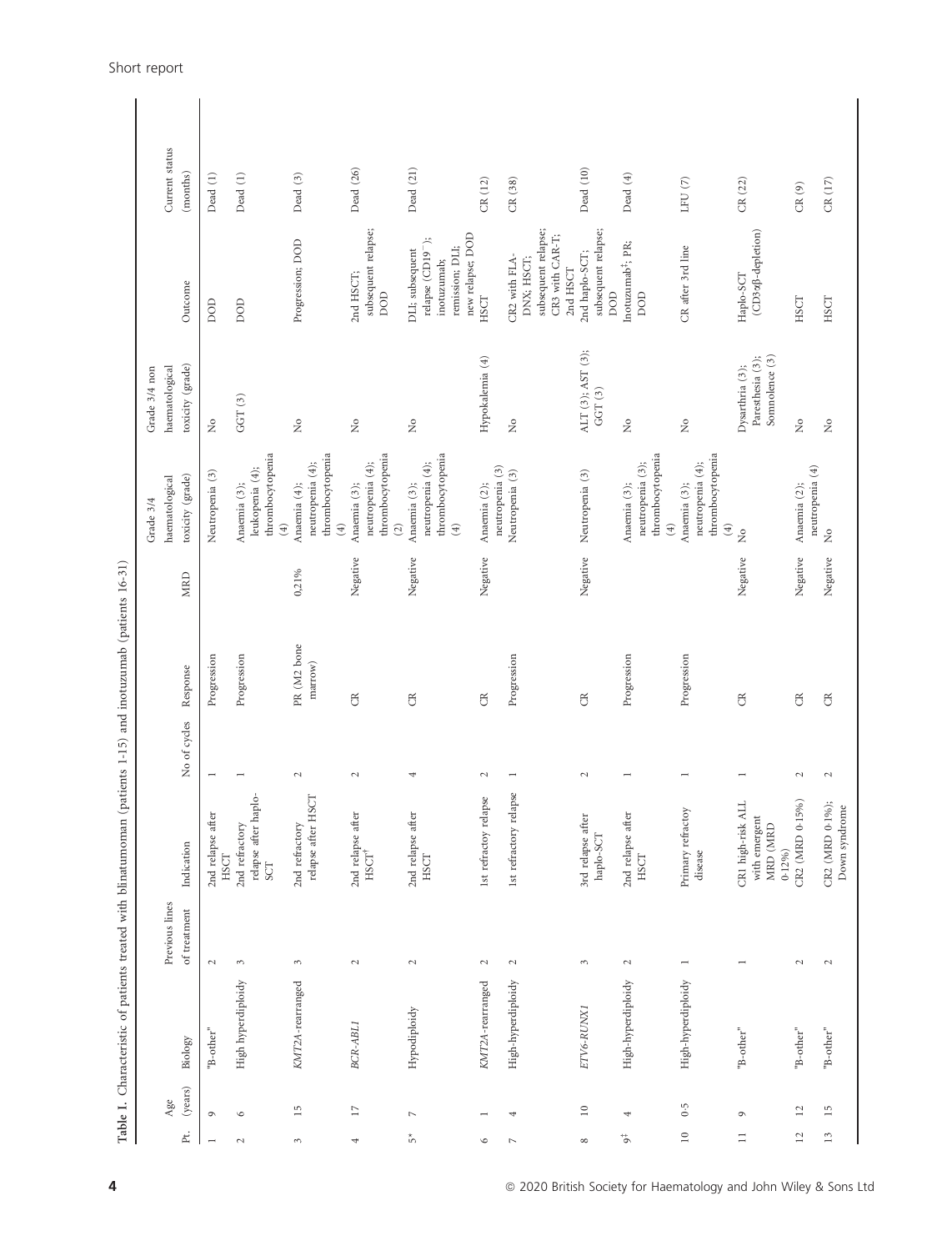|                                  |                          | Table I. (Continued) |                |                                                                                                                     |                |                                |            |                                                                          |                                       |                                                                          |                  |
|----------------------------------|--------------------------|----------------------|----------------|---------------------------------------------------------------------------------------------------------------------|----------------|--------------------------------|------------|--------------------------------------------------------------------------|---------------------------------------|--------------------------------------------------------------------------|------------------|
|                                  |                          |                      |                |                                                                                                                     |                |                                |            | Grade 3/4                                                                | Grade 3/4 non                         |                                                                          |                  |
| Age                              |                          |                      | Previous lines |                                                                                                                     |                |                                |            | haematological                                                           | haematological                        |                                                                          | Current status   |
| (years)<br>È.                    |                          | Biology              | of treatment   | Indication                                                                                                          | No of cycles   | Response                       | <b>MRD</b> | toxicity (grade)                                                         | toxicity (grade)                      | Outcome                                                                  | (months)         |
| $\overline{ }$<br>$\mathbb{I}^4$ |                          | "B-other"            | $\sim$         | ent<br>MRD after haplo-<br>CR2 with emerg<br>SCT (MRD<br>10.6%                                                      | 3              | Ő                              | Negative   | ż                                                                        | å                                     | Haplo-SCT; grade 5<br>steroid refractory<br>(septic shock)<br>GVHD; dead | Dead (8)         |
| 4<br>15                          |                          | "B-other"            | $\sim$         | $(\mbox{MRD} < 0.01\%)$<br>CR <sub>2</sub>                                                                          |                | Progression                    |            | $\stackrel{\circ}{\simeq}$                                               | $\stackrel{\circ}{\phantom{}_{\sim}}$ | CAR-T; progression;<br>DOD                                               | Dead $(4)$       |
| 16 <sup>8</sup>                  | $\overline{\phantom{a}}$ | "B-other"            | 3              | and<br>3rd relapse after<br>blinatumomab<br>haplo-SCT,<br>DЦ                                                        | $\sim$         | g                              | Negative   | thrombocytopenia<br>Neutropenia (4);<br>$\widehat{c}$                    | $\stackrel{\circ}{\mathbf{Z}}$        | Dead (ADV)                                                               | Dead (2)         |
| s<br>$\overline{17}$             | $\overline{14}$          | "B-other"            | $\sim$         | 1st relapse after<br>HSCT without<br>blinatumomab<br>response to                                                    | $\overline{ }$ | Progression                    |            | thrombocytopenia<br>nutropenia (4);<br>Anaemia (3);<br>$(\pm)$           | $\frac{1}{2}$                         | DOD                                                                      | Dead (1)         |
| $18\,$                           | S                        | "B-other"            | 3              | 2nd refractory<br>relapse                                                                                           | $\sim$         | g                              | Negative   | thrombocytopenia<br>Neutropenia (3);<br>$\left( 3\right)$                | $\stackrel{\circ}{\mathbf{Z}}$        | Haplo-SCT                                                                | ${\rm CR}$ $(8)$ |
| $^{9}$                           | $\sim$                   | High-hyperdiploidy   | $\sim$         | 1st refractoy relapse<br>after HSCT                                                                                 | $\sim$         | $\mathfrak S$                  | Negative   | thrombocytopenia<br>Neutropenia (3);<br>$\widehat{c}$                    | $\stackrel{\circ}{\simeq}$            | subsequent relapse;<br>CR3 with CAR-T<br>Haplo-SCT;                      | ${\rm CR}$ (13)  |
| $20\,$                           | $^{18}$                  | "B-other"            | 3              | relapse after haplo-<br>2nd refractory<br>SCT                                                                       |                | Not evaluated (early<br>death) |            | thrombocytopenia<br>neutropenia (4);<br>Anaemia (3);<br>$\widehat{f}$    | $\stackrel{\circ}{\mathbf{Z}}$        | Dead (lung<br>infection)                                                 | Dead (1)         |
| $\overline{21}$                  | $\circ$                  | TCF3-PBXI            | $\sim$         | 2nd relapse                                                                                                         | $\sim$         | g                              | Negative   | thrombocytopenia<br>neutropenia $(4)$ ;<br>Anaemia (3);<br>$\widehat{f}$ | $\tilde{z}$                           | CAR-T; MDS;<br>haplo-SCT                                                 | CR(30)           |
| $22*$                            | $\infty$                 | Hypodiploidy         | 3              | $\left( 2\mathrm{nd}% \left( \mathbf{M}\right) \right)$ relapse after<br>3rd relapse after<br>blinatumomab<br>HSCT) | $\circ$        | g                              | Negative   | Neutropenia (4)                                                          | $\stackrel{\circ}{\phantom{}_{\sim}}$ | relapse (CD22 <sup>+</sup> );<br>DLI; subsequent<br>DOD                  | Dead (12)        |
| 23                               | $\overline{\phantom{0}}$ | KMT2A-rearranged     |                | 1st refractory relapse                                                                                              |                | Progression                    |            | ż                                                                        | $\stackrel{\circ}{\phantom{}_{\sim}}$ | DOD                                                                      | Dead (1)         |
|                                  | $10\,$                   | "B-other"            | $\sim$ $\sim$  | 2nd relapse after<br>HSCT                                                                                           |                | Progression                    |            | thrombocytopenia<br>neutropenia (4);<br>Anaemia (3);<br>$\tag{4}$        | $\stackrel{\circ}{\simeq}$            | DOD                                                                      | Dead (1)         |
| 25                               | $\overline{15}$          | "B-other"            |                | Primary refractory<br>disease                                                                                       | $\sim$         | g                              | Negative   | thrombocytopenia<br>Neutropenia (4);<br>$\tag{3}$                        | $\stackrel{\circ}{\mathbf{Z}}$        | HSCT; subsequent<br>relapse; DOD                                         | Dead (7)         |
| $26$ <sup>#</sup>                | 4                        | High-hyperdiploidy   | 4              | and blinatumomab<br>HSCT, refractory<br>to re-induction<br>2nd relapse after                                        |                | PR (M0 bone<br>marrow)         | Negative   | thrombocytopenia<br>Anaemia (3);<br>$\tag{4}$                            | SOS (3)                               | DOD                                                                      | Dead (3)         |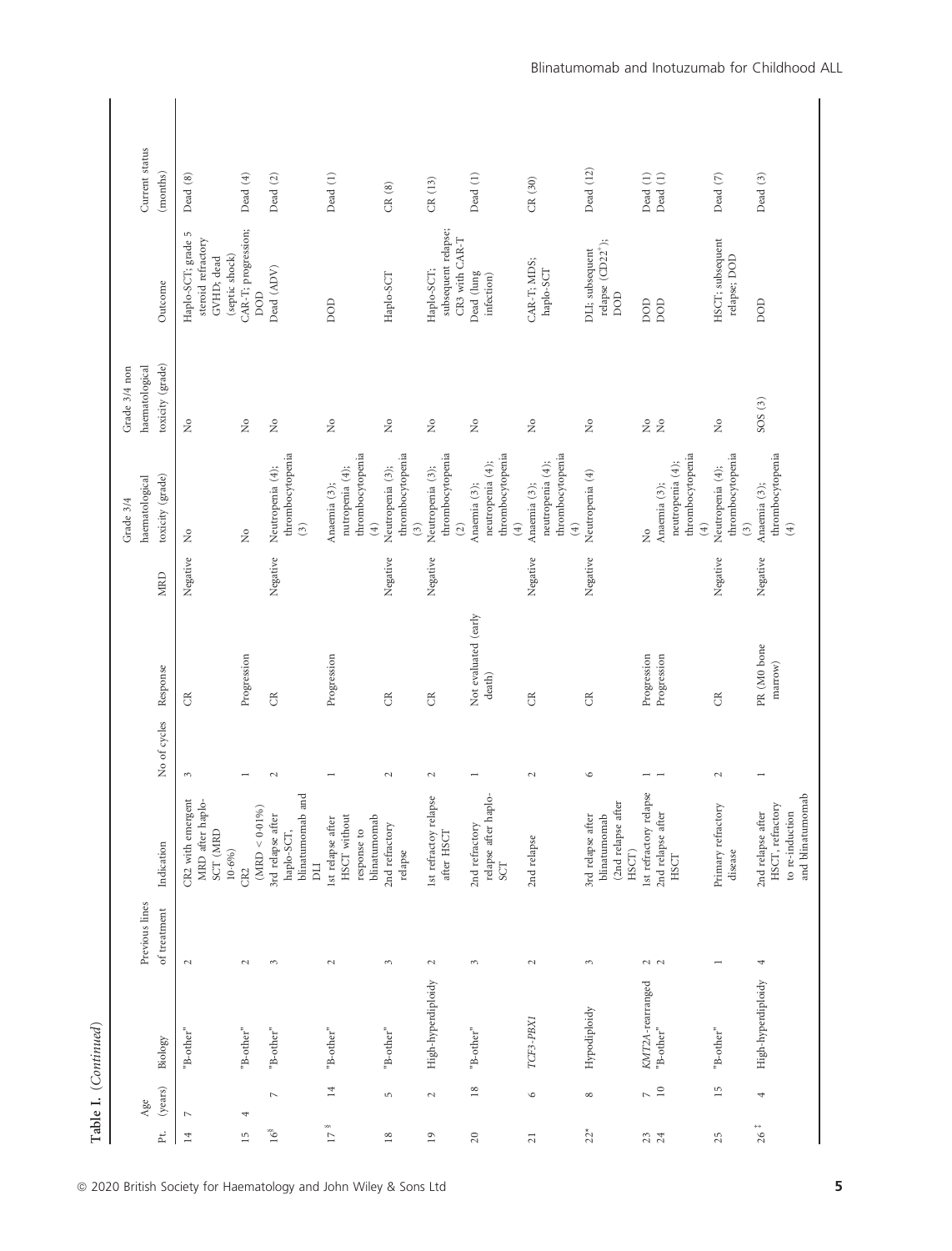|                              |                      | Table I. (Continued)            |                                |                                                                                                                                                                   |              |                                                      |                      |                                                 |                                                     |                                  |                                                                                                                                                                                                                                                                                                                                                                                                                                                                                                                                                                                                                                                                                                                                                                                                          |
|------------------------------|----------------------|---------------------------------|--------------------------------|-------------------------------------------------------------------------------------------------------------------------------------------------------------------|--------------|------------------------------------------------------|----------------------|-------------------------------------------------|-----------------------------------------------------|----------------------------------|----------------------------------------------------------------------------------------------------------------------------------------------------------------------------------------------------------------------------------------------------------------------------------------------------------------------------------------------------------------------------------------------------------------------------------------------------------------------------------------------------------------------------------------------------------------------------------------------------------------------------------------------------------------------------------------------------------------------------------------------------------------------------------------------------------|
| Pt.                          | (years)<br>Age       | Biology                         | Previous lines<br>of treatment | Indication                                                                                                                                                        | No of cycles | Response                                             | <b>MRD</b>           | toxicity (grade)<br>haematological<br>Grade 3/4 | toxicity (grade)<br>Grade 3/4 non<br>haematological | Outcome                          | Current status<br>(months)                                                                                                                                                                                                                                                                                                                                                                                                                                                                                                                                                                                                                                                                                                                                                                               |
| 27                           | $\overline{14}$      | "B-other"                       |                                | CR1 high-risk ALL<br>with emergent<br><b>GRIV)</b> GRIV<br>0.4%                                                                                                   |              | $\widetilde{\mathbb{C}}$                             | Negative             | ż                                               | $\frac{1}{2}$                                       | HSCT                             | ${\rm CR}~(2)$                                                                                                                                                                                                                                                                                                                                                                                                                                                                                                                                                                                                                                                                                                                                                                                           |
| 28                           | 0,5                  | KMT2A-rearranged                | 2                              | failure and ${\rm FLA-}$ do<br>xo rescue with<br>CR1 (MRD 0-46)<br>severe toxiciity<br>after 1st-line                                                             |              | $\widetilde{\mathbb{C}}$                             |                      | Negative Anaemia (3)                            | $\frac{1}{2}$                                       | Haplo-SCT                        | CR (22)                                                                                                                                                                                                                                                                                                                                                                                                                                                                                                                                                                                                                                                                                                                                                                                                  |
| 29                           | G                    | "B-other"                       | $\sim$                         | severe toxicity after<br>(MRD $<$ 0-01%);<br>re-induction<br>CR <sub>2</sub>                                                                                      | $\sim$       | ã                                                    | Negative             | Anaemia (2)                                     | $\frac{1}{2}$                                       | HSCT                             | CR (20)                                                                                                                                                                                                                                                                                                                                                                                                                                                                                                                                                                                                                                                                                                                                                                                                  |
| $\approx$<br>$\overline{31}$ | $\approx$<br>$\circ$ | High-hyperdiploidy<br>"B-other" | $\sim$<br>3                    | cyclophosphamide<br>clofarabine, VP16,<br>rescue with severe<br>CR2 (MRD 0.27%)<br>$(MRD < 0.01\%$<br>after refractory<br>relapse;<br>toxicity<br>CR <sub>2</sub> |              | $\widetilde{\mathbb{C}}$<br>$\widetilde{\mathbb{C}}$ | Negative<br>Negative | Anaemia (1)<br>Anaemia (2)                      | SOS (3)<br>$\frac{1}{2}$                            | Haplo-SCT; dead<br>(ADV)<br>HSCT | Dead (4)<br>${\rm CR}\,(2)$                                                                                                                                                                                                                                                                                                                                                                                                                                                                                                                                                                                                                                                                                                                                                                              |
|                              |                      |                                 |                                |                                                                                                                                                                   |              |                                                      |                      |                                                 |                                                     |                                  | ADV, adenovirus, ALL, acute lymphoblastic leukaemia; ALT, alanine aminotransferase increase; AST, aspartate aminotransferase increase; CAR-T, chymeric antigen receptor T cell therapy; CR, com-<br>bine, cytarabine; GGT, gamma-glutamyltransferase increased; GVHD, graft versus host disease; haplo-SCT, haploidentical transplantation; HSCT, allogeneic haematopoietic stem cell transplantation;<br>plete remission; CR1, first CR; CR2, second CR; CR3, third CR; DL1, donor lymphocyte infusions; DNX, lyposomal daunorubicin; DOD, dead of disease; doxo, liposomal doxorubicin; FLA, fludara-<br>LFU, lost to follow up; MDS, myelodysplactic syndrome; MRD, minimal residual disease; M0, empty bone marrow without blasts; M2, ≥ 5% to < 25% blasts; PR, partial response; Pt, patient; SOS, |

sinusoidal obstruction syndrome. sinusoidal obstruction syndrome.

\*Cases 5 and 22 correspond to the same patient. \*Cases 5 and 22 correspond to the same patient.

<sup>+</sup>This patient received blinatumomab without concomitant tyrosine kinase inhibitor treatment (previous treatment with imatinib, dasatinib and nilotinib). †This patient received blinatumomab without concomitant tyrosine kinase inhibitor treatment (previous treatment with imatinib, dasatinib and nilotinib). ‡Cases 9 and 26 correspond to the same patient.

 $^4 \text{Case } 9$  and 26 correspond to the same patient.  $^8 \text{Previous treatment with biinatumonab not included in this study.}$ §Previous treatment with blinatumomab not included in this study.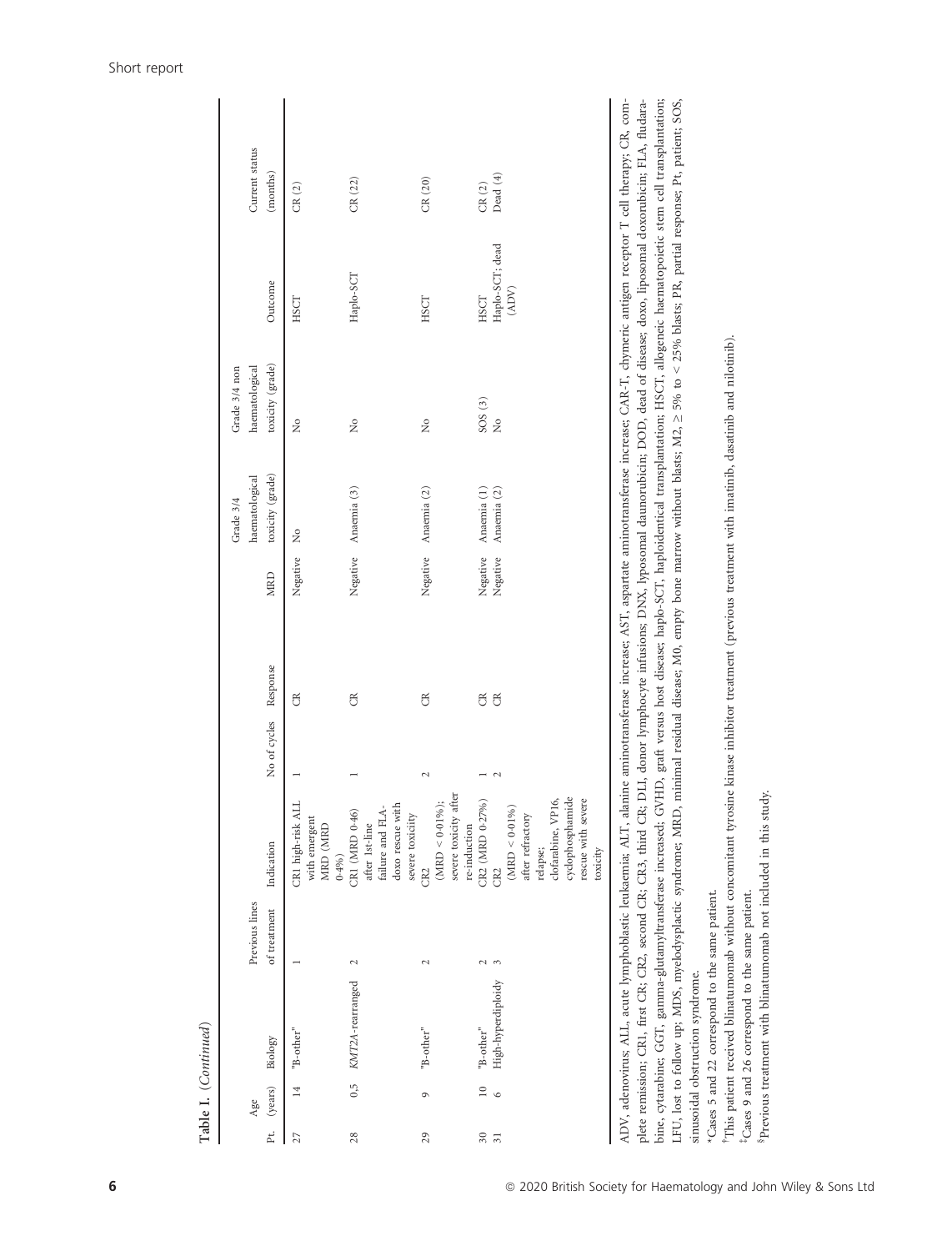

Fig 1. Twelve months overall (OS) and event free survival (EFS) of patients treated with blinatumomab and inotuzumab ozogamicin: OS 50 $\cdot$ 8  $\pm$  26 $\cdot$ 4% and 45 $\cdot$ 8  $\pm$  26%, EFS 38 $\cdot$ 9  $\pm$  25 $\cdot$ 3% and 27 $\cdot$ 5  $\pm$  25%, respectively.

 $7.5$   $(0-14)$  and  $7$   $(0-14)$  months with InO. Patients starting treatment in remission did better than those who started with overt disease (Fig S1). These results are similar to those previously reported in children.<sup>8,11</sup>

In our series, all survivors in remission had undergone HSCT or CAR-T cell therapy, supporting the notion that, for patients in advanced stage, MoAb should be considered as a bridge to consolidation. However, this represents a heavily pretreated population, and administration of blinatumab or InO, or even sequential administration of both MoAbs, might improve outcome at earlier stages.

In summary, although no definite conclusions can be extracted from this small retrospective study, we found that both blinatumomab and InO were able to induce MRD-negative remission in advanced-stage ALL in children, and may be considered for the improvement of MRD before HSCT, or under situations where further chemotherapy is not warranted. Their different target antigens, mechanism of action and different toxicity profile deserve individualised indication considering leukaemia phenotype, previous toxicity and further consolidation therapy delineated.

## Acknowledgements

The authors acknowledge the Asociación Pablo Ugarte for its support of paediatric oncology research in Spain.

# Conflict of Interest

J.L.F. is a consultant/advisory member for Amgen, Jazz Pharmaceuticals and Novartis; receives honoraria for speaking at symposia from Amgen, Servier, Jazz Pharmaceuticals and Pfizer; and receives support for attending symposia from Servier and Jazz Pharmaceuticals. F.B. is a consultant/advisory member for Bayer, Amgen and Eusa Pharma; receives honoraria for speaking at symposia from Amgen and Jazz Pharmaceuticals; and receives support for attending symposia from Takeda, EusaPharma and Jazz Pharmaceuticals. M.R. receives support for attending symposia from Jazz Pharmaceuticals. Other authors' competing interests: none.

# Author Contributions

All authors contributed to the acquisition, analysis and interpretation of the data; revised the manuscript critically; approved the final version for publication and agreed to be accountable for the results presented. J.L.F. generated first and subsequent drafts of the manuscript.

# Supporting Information

Additional supporting information may be found online in the Supporting Information section at the end of the article.

Table SI. Indication for treatment.

Table SII. Response to blinatumomab and inotuzumab.

Fig S1. Event-free survival (A and C) and overall survival (B and D) of patients starting treatment with blinatumomab and inotuzumab ozogamicin in remission versus those starting treatment with overt disease.

Data S1. Supplemental methods.

## References

- 1. Bhojwani D, Pui CH. Relapsed childhood acute lymphoblastic leukaemia. Lancet Oncol. 2013;14:e205–e217.
- 2. Locatelli F, Schrappe M, Bernardo ME, Rutella, S. How I treat relapsed childhood acute lymphoblastic leukemia. Blood. 2012;120:2807–16.
- 3. Kuhlen M, Willasch AM, Dalle JH, Wachowiak J, Yaniv I, Ifversen M, et al. Outcome of relapse after allogeneic HSCT in children with ALL enrolled in the ALL-SCT 2003/2007 trial. Br J Haematol. 2018;180:82–9.
- 4. Stein AS, Kantarjian H, Gökbuget N, Bargou R, Litzow MR, Rambaldi A, et al. Blinatumomab for acute lymphoblastic leukemia relapse after allogeneic hematopoietic stem cell transplantation. Biol Blood Marrrow Transplant. 2019;25:1498–504.